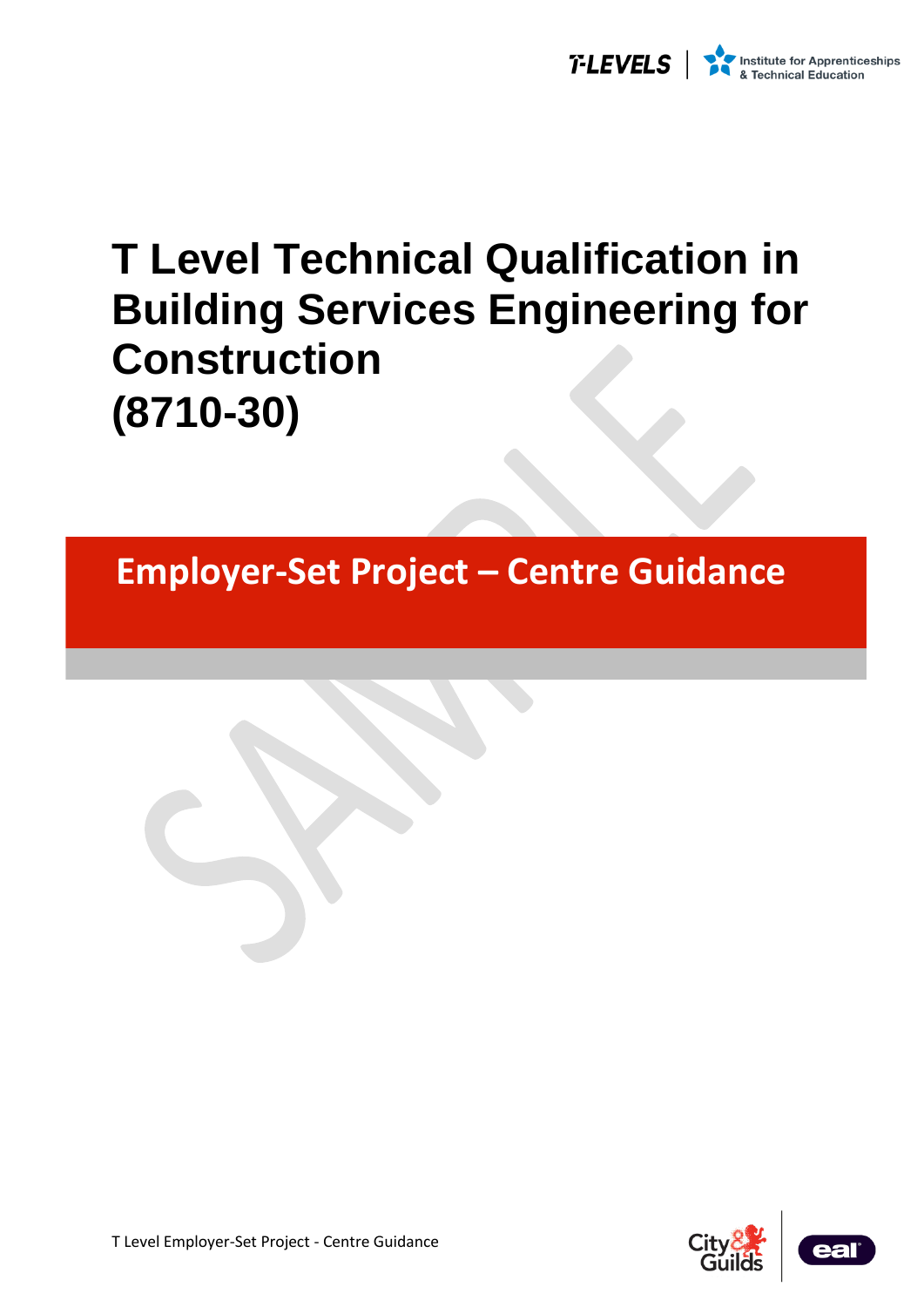### **Contents**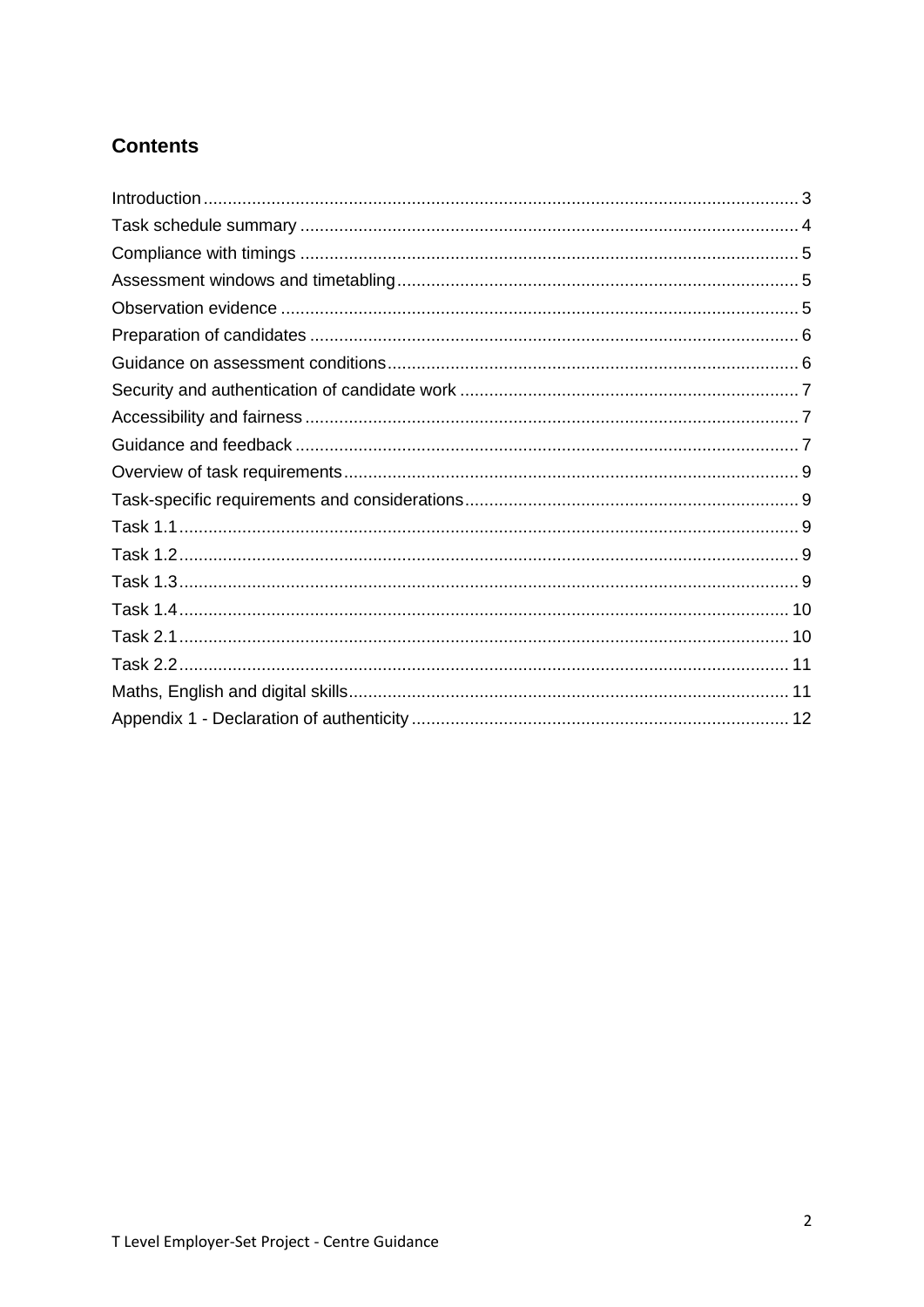### <span id="page-2-0"></span>**Introduction**

The Employer-Set Project assessment is a project made up of a number of tasks, based on a real-life work-based problem. The assessment is designed to allow candidates to show how they can tackle problems using the Core knowledge and skills.

This approach to assessment emphasises to candidates the importance and applicability of the full range of their learning to industry practice.

The project is based around a brief which provides information on a construction project and specific relevant details and resources. Candidates have to draw on their Core knowledge and skills and independently select the correct processes and approaches to take to provide a solution and the evidence specified in the project brief.

During the learning programme, it is expected that tutors will have taken the opportunity to set shorter, formative tasks that allow candidates to independently use the learning they have covered so far. Experience of drawing information together from across the Core will help prepare candidates so they are familiar with the expectations of the Employer-Set Project.

Candidates should be made aware during learning of what the Assessment Objectives (AOs) are and how they are implemented in marking the project, so they will understand the level of performance that will achieve high marks. Details of the AOs can be found in the qualification specification document.

Candidates should not be entered for the assessment until they have covered all the knowledge covered in the Core content of the qualification, so they are in a position to complete the project assessment successfully.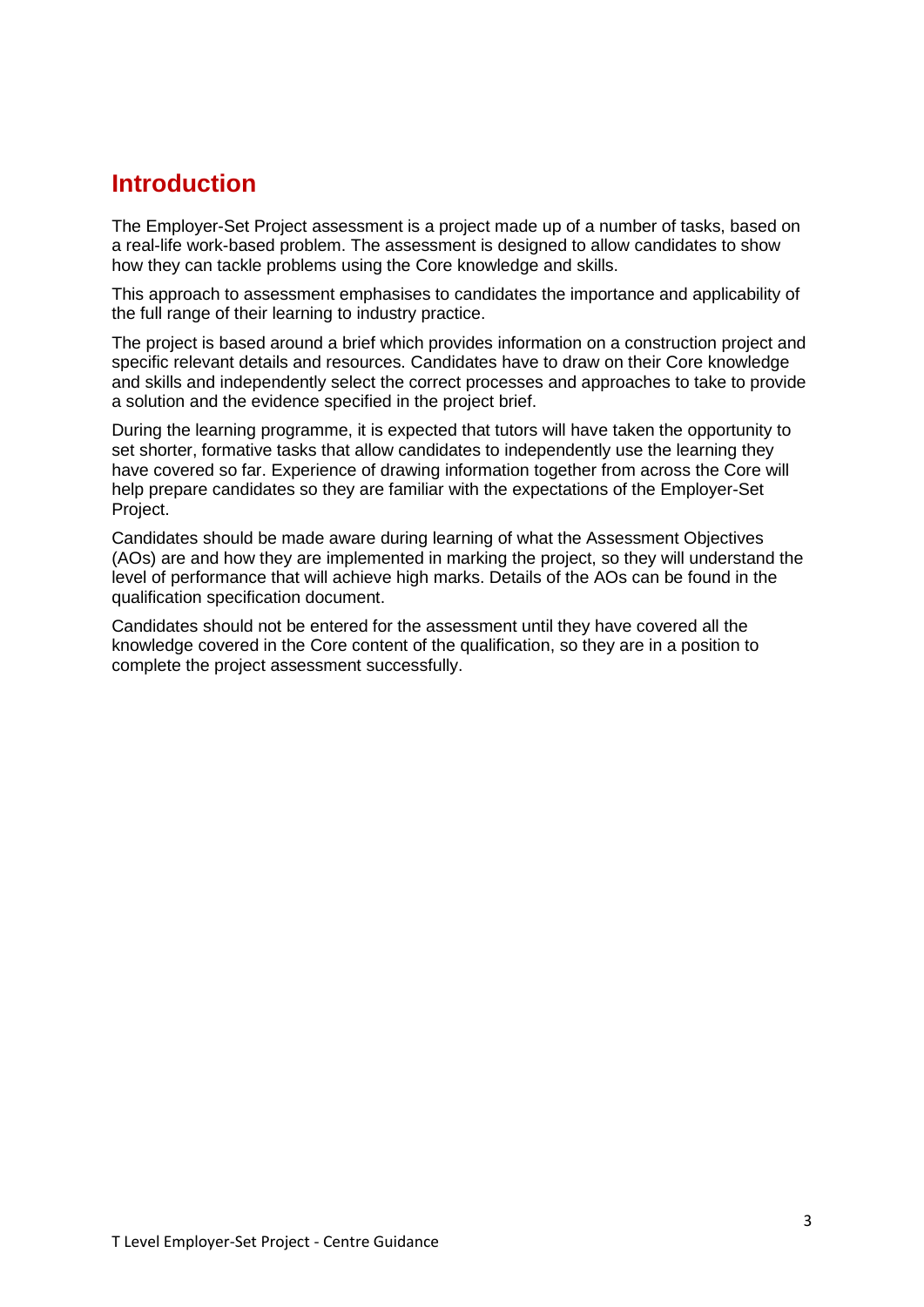### <span id="page-3-0"></span>**Task schedule summary**

The tasks within the project are designed to be scheduled and taken in order, due to the dependency of evidence being generated in one task being used by candidates in the next. For example, the research reference materials produced in task 1.1 are required for completion of task 1.2, therefore task 1.1 must be completed before task 1.2 can be attempted.

| <b>Task</b>         |                                      | <b>Conditions</b>         | <b>Evidence produced</b>                                                                                                                 | <b>Evidence</b><br>submitted? | * Timings             |
|---------------------|--------------------------------------|---------------------------|------------------------------------------------------------------------------------------------------------------------------------------|-------------------------------|-----------------------|
| 1.1                 | Research                             | Supervised/<br>controlled | Research notes,<br>record of sources                                                                                                     | Yes                           | 3 hours               |
| 1.2                 | Report                               | Supervised/<br>controlled | Report<br>Record of sources                                                                                                              | Yes                           | 6 hours               |
| 1.3                 | Project plan                         | Supervised/<br>controlled | Programme of work<br>and supporting<br>statement                                                                                         | Yes                           | 3 hours               |
| 1.4                 | Presentation                         | Supervised/<br>controlled | Video recording of<br>presentation<br><b>Presentation materials</b><br>- e.g. slides, handouts<br>etc.<br>Assessor observation<br>record | Yes                           | 2 1/2 hours           |
| 2.1                 | Collaborative<br>problem-<br>solving | Supervised/<br>controlled | Video recording of<br>discussions<br>Written discussion<br>notes<br><b>Email draft</b><br>Assessor observation<br>record                 | Yes                           | 1 $\frac{1}{2}$ hours |
| 2.2                 | Evaluation                           | Supervised/<br>controlled | <b>Evaluation account</b>                                                                                                                | Yes                           | 1 hour                |
| <b>Total timing</b> |                                      |                           |                                                                                                                                          | 17 hours                      |                       |

### **\*Note on timings**

- Task 1.2 the six hours allocated for this task can be split into two three-hour sessions to aid manageability if necessary. If this is the case, candidates work must be retained and held securely between sessions.
- Task 1.4 Presentation two hours of the allocated time for this task is for preparation of the presentation, the remaining half an hour is for the presentation itself and responding to questions.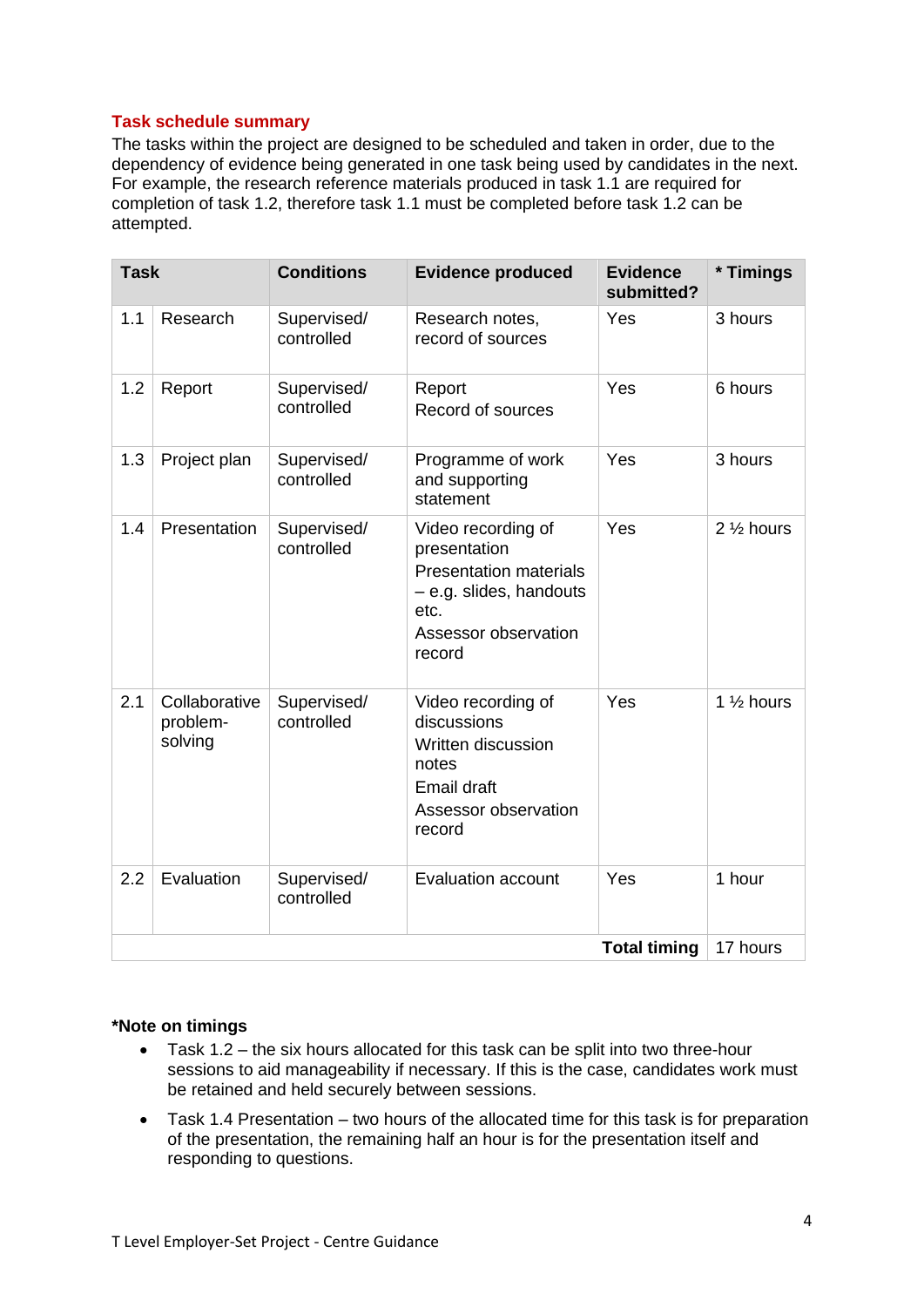• Task 2.1 Collaborative problem-solving – half an hour of the allocated time for this task is for group discussions, the remaining hour is for completion of the written draft recommendation.

### <span id="page-4-0"></span>**Compliance with timings**

The timings provided with in the project must be adhered to. They refer to assessment time, not any additional setting up the centre needs to carry out to create an appropriate assessment environment. It is the centre's responsibility to plan sufficient assessment sessions, under appropriate conditions, within the Employer-Set Project assessment window, to allow candidates reasonable time to complete the assessment tasks.

### <span id="page-4-1"></span>**Assessment windows and timetabling**

Details of assessment windows and approach to timetabling is detailed within the associated TQ specification document.

### <span id="page-4-2"></span>**Observation evidence**

The sections in each task:

- *What you must submit on completion of this task* and
- *Additional evidence of your performance that must be captured for marking*

list the minimum requirements of evidence to be submitted for external marking.

For tasks 1.4 and 2.1, observation record form part of the candidate's evidence and must describe **how well** the project presentation has been carried out, rather than stating the specific points the candidate has covered. The notes must be descriptive and focus on the **quality** of the presentation in such a way that comparisons between performances can be made. They must provide sufficient, appropriate evidence that can be used by the marker (to mark the performance using the marking grid. As far as possible, candidates should not be distracted, or their performance affected by the process of observation and evidence collection.

Before assessing task 1.4, tutors should read through the marking grid to ensure they are clear about the points they should be looking for when observing. Identifying **what it is** about presentations that is **different** between candidates can clarify the qualities that are important to record. Each candidate may cover similar points within their projects and presentations, so a checklist of this information would not help differentiate between them. However, qualitative comments on **how well** they respond to the project brief would.

The tutor should refer to the marking grid to ensure appropriate aspects are recorded. These notes will be used for marking purposes and so must be **detailed, accurate** and **differentiating**. After completing the observation, the tutor should look again at the marking grid to ensure they have referred to all relevant aspects.

Centres have the flexibility to determine the most appropriate means of completing their observation notes (e.g. a tablet, handwritten), however this should not restrict the quality of the notes.

It should be clear from supporting video evidence which candidate it is attributed to, e.g. by the candidate stating their name during the introduction or the video file name including the name and candidate number.

Guidance documents on marking are available on the City & Guilds website. These provide further information on preparing for assessment, evidence gathering, standardisation,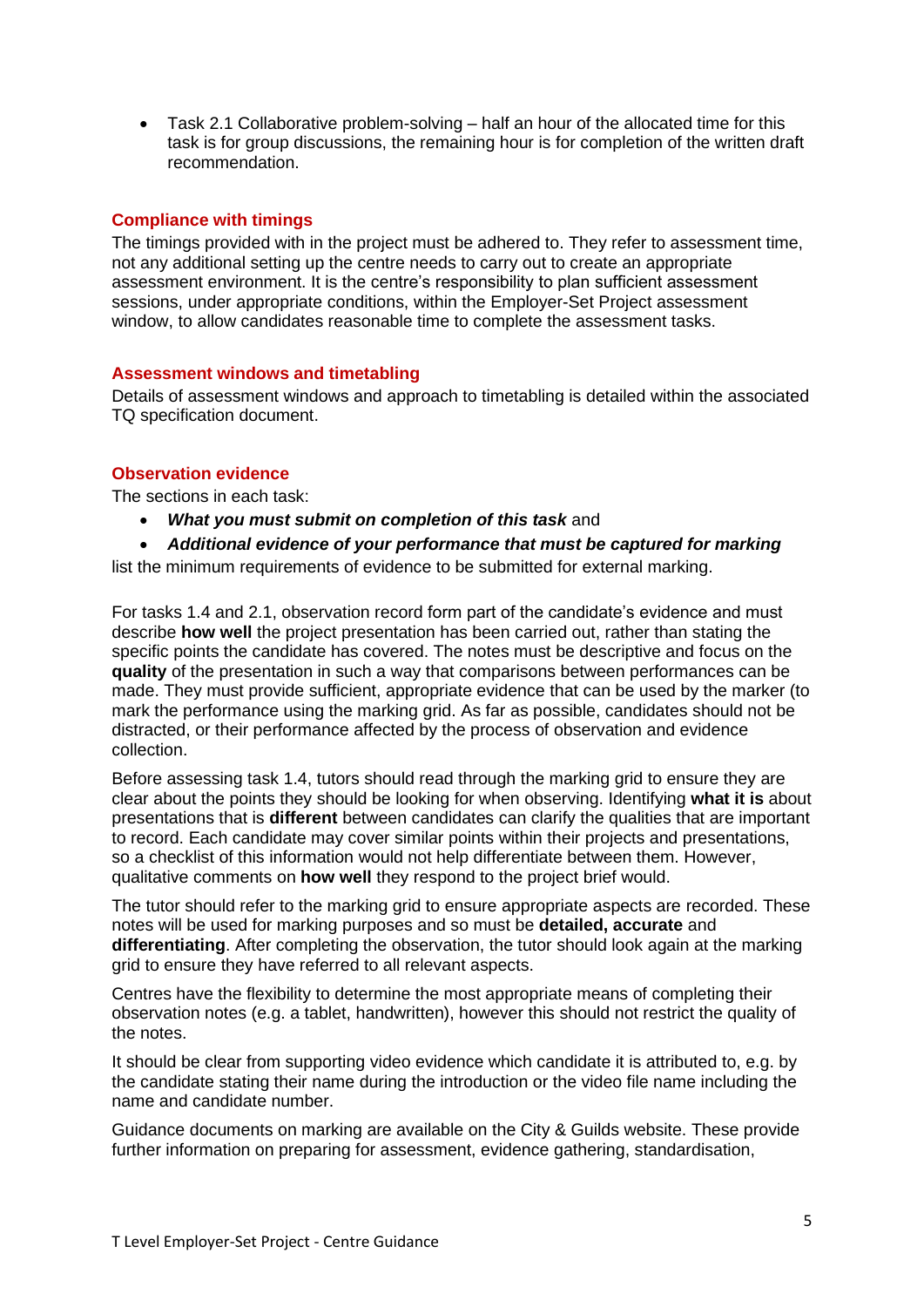marking and moderation, and must be referred to when planning and carrying out assessment.

While technological methods which support the capturing or creating of evidence can be helpful, the final evidence must be converted to a suitable format for marking and moderation which cannot be lost/ deleted or amended after the end of the assessment period (e.g. screen prints, pdf files). Considerations around tracking authenticity and potential loss of material hosted on such platforms during assessment is the centre's responsibility.

Where the minimum requirements have **not been submitted** for marking or the **quality of evidence is insufficient** to make a judgement, any judgment will be based on the evidence that *has* been submitted. **Where this is insufficient to provide a mark, a mark of zero may be given.**

### <span id="page-5-0"></span>**Preparation of candidates**

Candidates should be aware of which aspects of their performance (across the AOs) will give them good marks in assessment. This is best carried out through routinely pointing out good or poor performance during the learning period, and through formative assessment.

During the learning programme, direct tutor instruction in how to tackle practical tasks through modelling, support, guidance and feedback are critical. However gradual removal of this support is necessary in preparation for summative assessment. This, supported approach is **not** valid for summative assessment.

The purpose of summative assessment is to confirm the standard the candidate has reached as a result of participating in the learning process. Candidates should be encouraged to do the best they can and be made aware of the difference between these summative assessments and any formative assessments they have been subject to. Candidates may not have access to the full marking grids during the assessment, as these may be misinterpreted as pass, merit, distinction descriptors.

### <span id="page-5-1"></span>**Guidance on assessment conditions**

The assessment conditions that are in place for this Employer-Set Project are to:

- ensure the rigour and consistency of the assessment process
- provide fairness for candidates
- give confidence in the outcome.

They can be thought of as the rules that ensure that all candidates who take an assessment are being treated fairly, equally and in a manner that ensures their result reflects their true ability.

These conditions do not affect any formative assessment work that takes place, although it is advised that candidates are prepared for the conditions they will need to work under during summative assessment.

The evidence for the tasks that make up this Employer-Set Project must be completed under the specified conditions. This is to ensure authenticity and prevent malpractice as well as to assess and record candidate performance for assessment. Any aspect that may be undertaken in unsupervised conditions is specified. It is the centre's responsibility to ensure that local administration and oversight gives the tutor sufficient confidence to be able to confirm the authenticity of the candidate's work.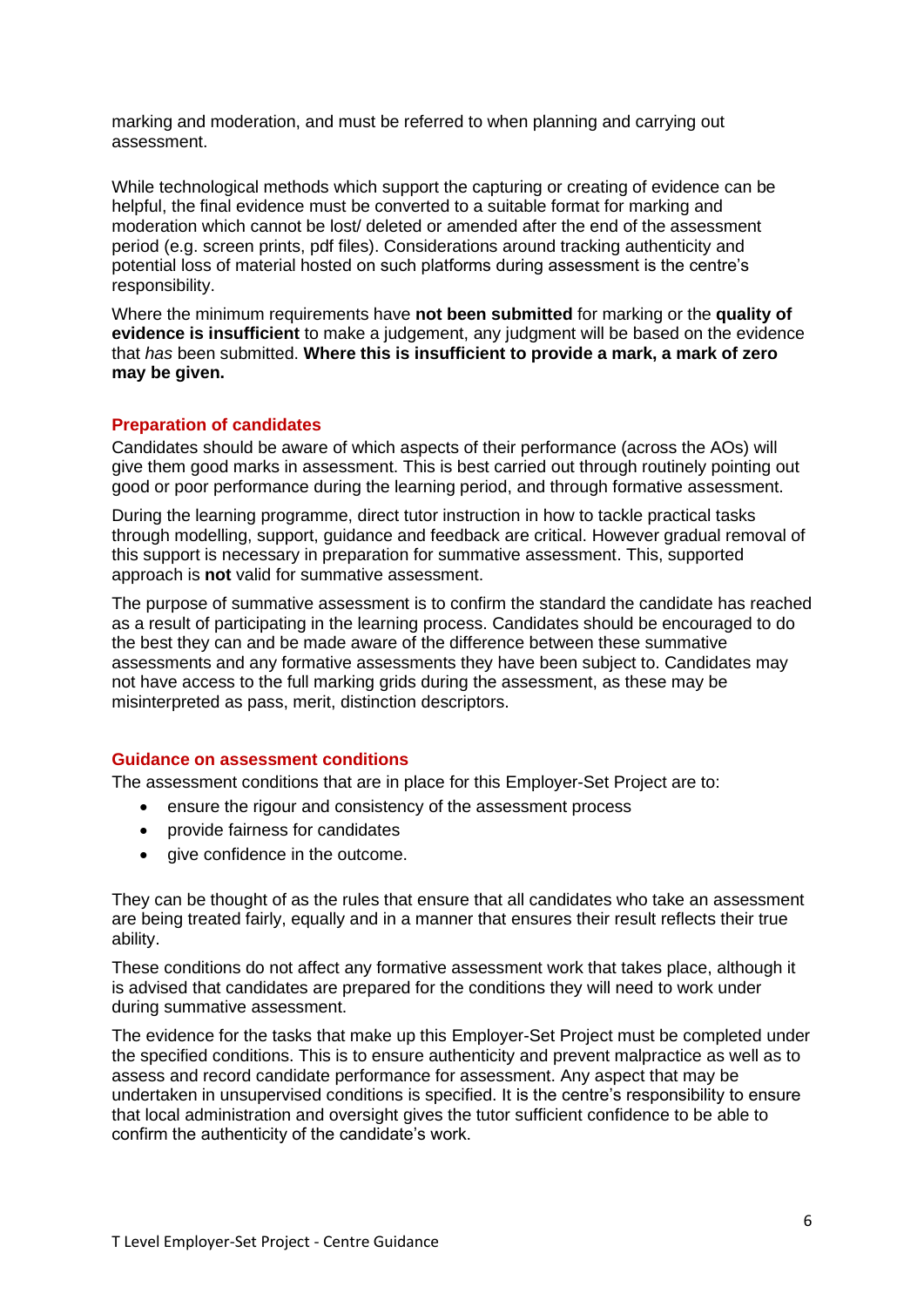### <span id="page-6-0"></span>**Security and authentication of candidate work**

Candidate evidence must be kept secure to prevent unsupervised access by the candidate or others. Where evidence is produced over a number of sessions, the tutor must ensure candidates and others cannot access the evidence without supervision. This might include storing written work or artefacts in locked cupboards and collecting memory sticks of evidence produced electronically at the end of each session.

After the production of evidence, both the tutor and candidate must sign declarations of authenticity.

**Where the candidate or tutor is unable to or does not confirm authenticity through signing a declaration form (see Appendix 1), the work will not be accepted for marking and a mark of zero will be given. If any question of authenticity arises e.g. at moderation, the centre may be contacted for justification of authentication.**

### <span id="page-6-1"></span>**Accessibility and fairness**

Where a candidate has special requirements, tutors should refer to the *Access arrangements and reasonable adjustments* section of the City & Guilds website. Tutors can support access where necessary by providing clarification to **any** candidate on the requirements or timings of any aspect of this Employer-Set Project. Tutors should **not** provide more guidance than the candidate needs as this may impact on the candidate's grade – see guidance and feedback section below.

All candidates must be provided with an environment, time frame and resources that allows them reasonable access to the full range of marks available.

### <span id="page-6-2"></span>**Guidance and feedback**

Guidance must only support access to the project and must not provide feedback for improvement. The level and frequency of clarification and guidance must be made available for external marking.

### *What is, and is not, an appropriate level of guidance*

- A tutor **should intervene with caution** if a candidate has taken a course of action that will result in them not being able to submit the full range of evidence for assessment. However, this should **only** take place once the tutor has prompted the candidate to check that they have covered all the requirements. Where the tutor has to be explicit as to what the issue is, this is likely to demonstrate a lack of understanding on the part of the candidate rather than a simple error, and full details should be recorded for consideration as part of external marking.
- The tutor **should not** provide guidance if the candidate is thought to be able to correct the issue without it, and a prompt would suffice. In other words, only the minimum support the candidate actually needs to be given, since the more tutor guidance provided, the less of the candidate's own performance is being demonstrated and therefore the larger the impact on the marks awarded.
- A tutor **must not** provide guidance that the candidate's work is not at the required standard or how to improve their work. In this way, candidates are given the chance to identify and correct any errors on their own, providing valid evidence of knowledge that will be credited during marking.
- The tutor **must not** produce any templates, pro-formas, work logs etc. unless instructed to in the assessment guidance. Where instructed to do so, these materials must be produced as specified and contain no additional guidance. Templates provided as part of the assessment should be used as provided, and not adapted.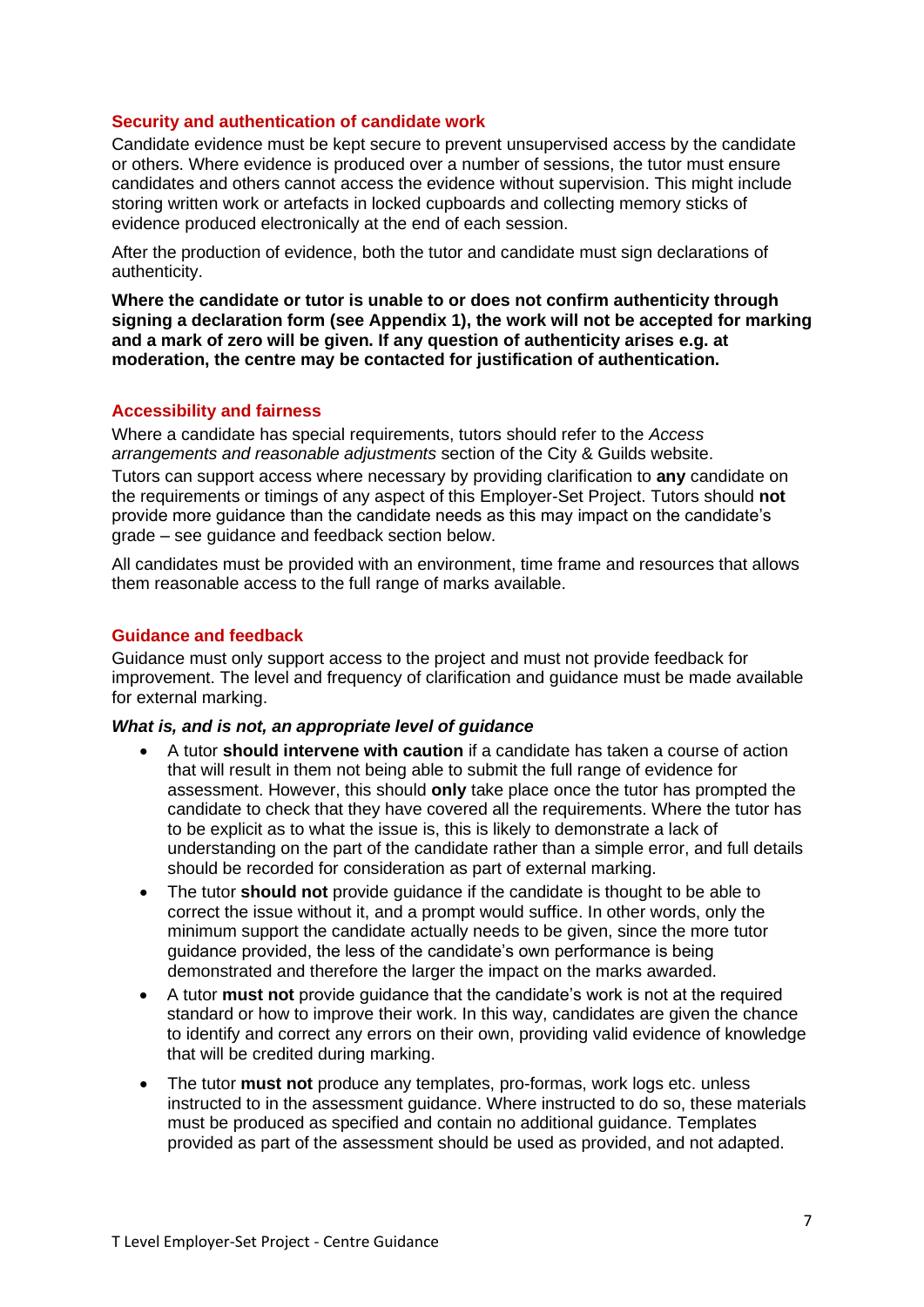<span id="page-7-0"></span>**All** specific prompts and details of the nature of any further guidance must be recorded on the relevant recording form and submitted for external marking.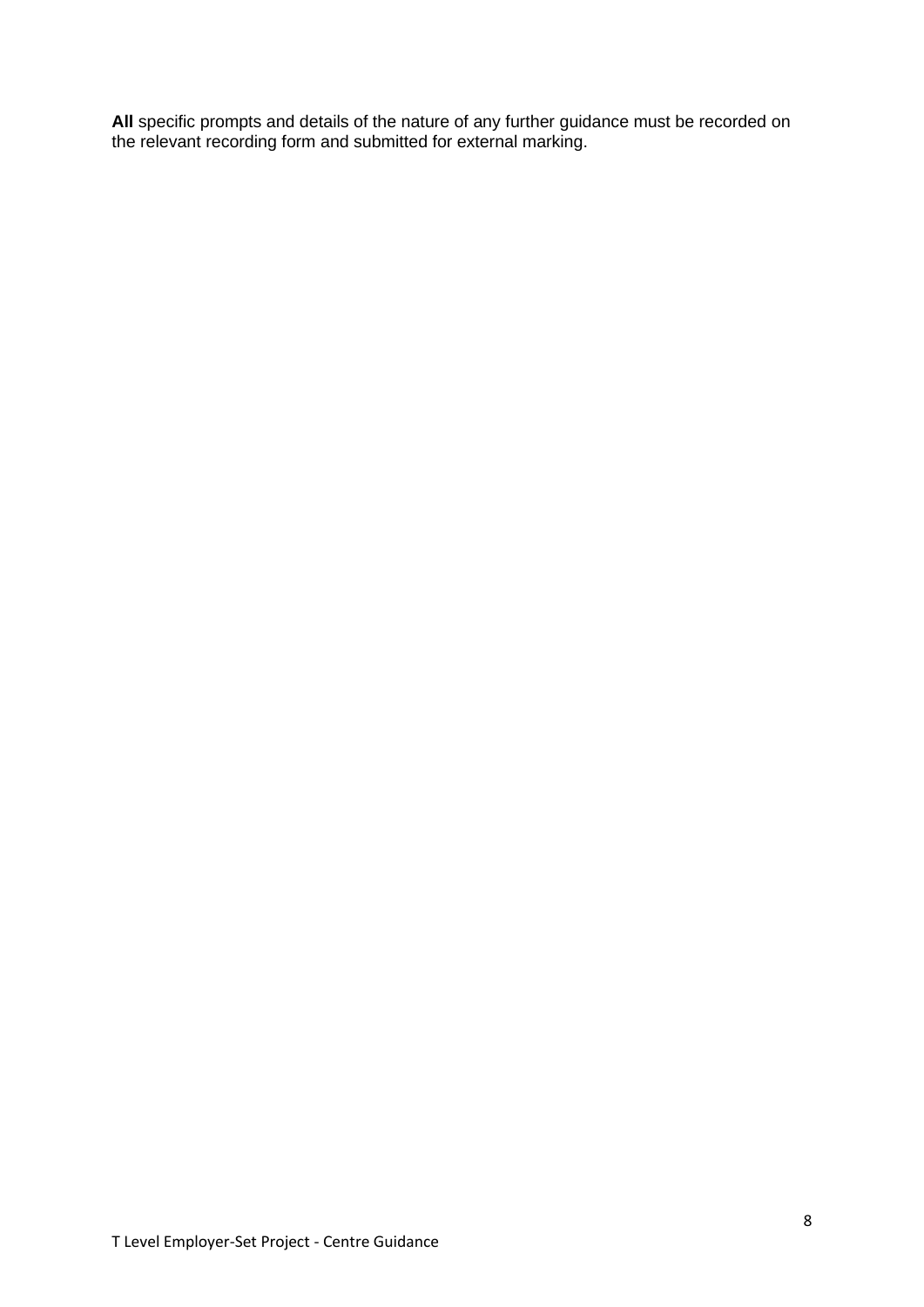### **Overview of task requirements**

|                                                                                               | Task |     |     |     |     |     |
|-----------------------------------------------------------------------------------------------|------|-----|-----|-----|-----|-----|
| <b>Conditions</b>                                                                             | 1.1  | 1.2 | 1.3 | 1.4 | 2.1 | 2.2 |
| Candidates will have access to a computer with<br>word processing software                    | ✓    | ✓   | ✓   | ✓   | ✓   |     |
| Candidates will have access to the Internet                                                   | ✓    |     |     |     |     |     |
| Candidates will have access to the project brief<br>document                                  | ✓    | ✓   | ✓   | ✓   | ✓   | ✓   |
| All work must be completed independently                                                      | ✓    | ✓   | ✓   | ✓   |     |     |
| During any breaks, all materials must be kept<br>securely                                     |      | ✓   | ✓   | ✓   |     |     |
| Candidate work will be saved securely for return<br>to the candidate for use in future tasks* | ✓    | ✓   | ✓   | ✓   |     |     |
| Only permitted materials allowed into the<br>supervised session                               | ✓    | ✓   | ✓   | ✓   | ✓   |     |
| No assessment materials to leave the room at<br>any point of the assessment                   | ✓    | ✓   | ✓   | ✓   | ✓   |     |

\* Following tasks, work should be saved securely for return to candidates for use in future tasks within this project. This could be facilitated through the use of memory sticks or a specific location on a secure drive for work to be saved on.

## <span id="page-8-0"></span>**Task-specific requirements and considerations**

### <span id="page-8-1"></span>**Task 1.1**

- Candidates should have access to the Internet in order to conduct research.
- Research notes are likely to cover approximately 3 sides of A4.
- Candidates should be reminded to keep a record of their sources.

### <span id="page-8-2"></span>**Task 1.2**

- Candidates should be reminded to include details of sources referenced. Sources and references are not included in the minimum 1,500 word count.
- To aid deliverability and manageability of assessment, sessions can be split for example where timetabling of an appropriate location for six hours is not possible, where centres access to computer resources is limited, or where candidates are not available for six consecutive hours (e.g. due to work placement commitments). Where necessary sessions can be timetabled over consecutive days. All candidates are required to complete a declaration of authenticity along with their evidence submission.
- If the six-hour session is broken into two three-hour sessions, candidates work must be retained and held securely between sessions.

### <span id="page-8-3"></span>**Task 1.3**

• A programme of work template is available to support candidates in this task. Candidates should be encouraged to use the template, or at very least review it;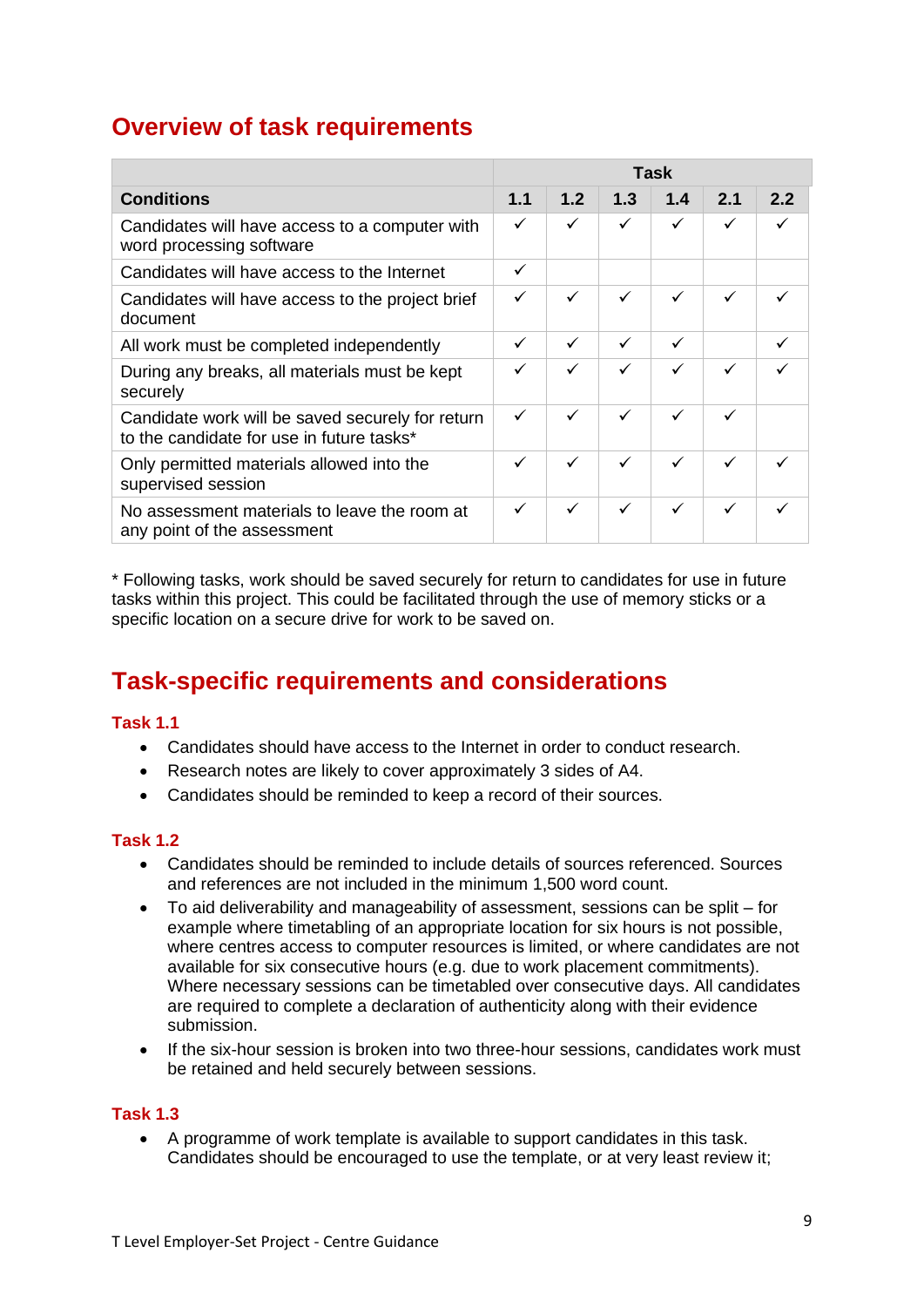however, they do not **have** to use it. It is acceptable for their plan to be presented in an industry recognised format of their choice.

• The supporting statement is likely to be approximately 750 words.

### <span id="page-9-0"></span>**Task 1.4**

- Candidates do not have to use technology to present their findings, but this is encouraged. Candidates can choose the format/program they want to use for their presentation (e.g. PowerPoint, Keynote etc).
- Candidates' presentations should be scheduled and timed to include time for questioning following the presentation within the 30 minutes allocation.
- It should be clear to candidates how much time of their presentation time has been used up, for example through the use of a timer, or clarification at the start of the session that their session will end in 30 minutes time (e.g. indicating to candidates on a mutually visible clock and confirming the time the session will end). Where candidates are coming to the end of their allocated 30 minutes and have not yet responded to questions this should be indicated to them.
- It is important that centres consider the impact of cohort size on the scheduling of the presentation task. Larger cohorts may need to be split into two groups in order to accommodate presentations taking place shortly after the preparation session. Where necessary, presentation preparation/delivery sessions can be timetabled over a number of days. All candidates are required to complete a declaration of authenticity along with their evidence submission (be it physical i.e. report, or ephemeral i.e. presentation).
- All candidates must be asked **three** questions following their presentation (probing or clarification question not included). The nature of the questions should relate to the content of their presentation. Questions should be posed from the perspective of a client tendering for a construction project and should allow candidates to expand upon and reinforce points covered in their presentation (Responses to questions generate evidence for the 'AO2b communication')

Ideally, questions should be contextualised to the individual candidate's presentations but could follow the following structures;

- o *What did you find the most challenging aspect of our tender specification?*
- o *How do you think SMART technologies will benefit this library project?*
- o *What are your ideas on how we could keep costs down on this project?*
- o *What do you feel are the biggest risks for the completion of the SMART technology element of our library project?*
- It is recommended that before the presentation session some time is spent in group discussion to explore the types of questions that would likely be asked in similar real life situations, so that all candidates are prepared and understand that they will have to respond to this type of questioning following their presentation, and so candidates who present earlier in are not seen to be disadvantaged.
- A record of questions asked, and responses must be included in the assessor observation record.
- Video recordings of presentations must be in an appropriate format with audible sound levels, well-lit etc. as per the advice detailed in the observation evidence section above.

### <span id="page-9-1"></span>**Task 2.1**

• Candidates should be divided into groups of two or three in order to conduct the discussion element of the task.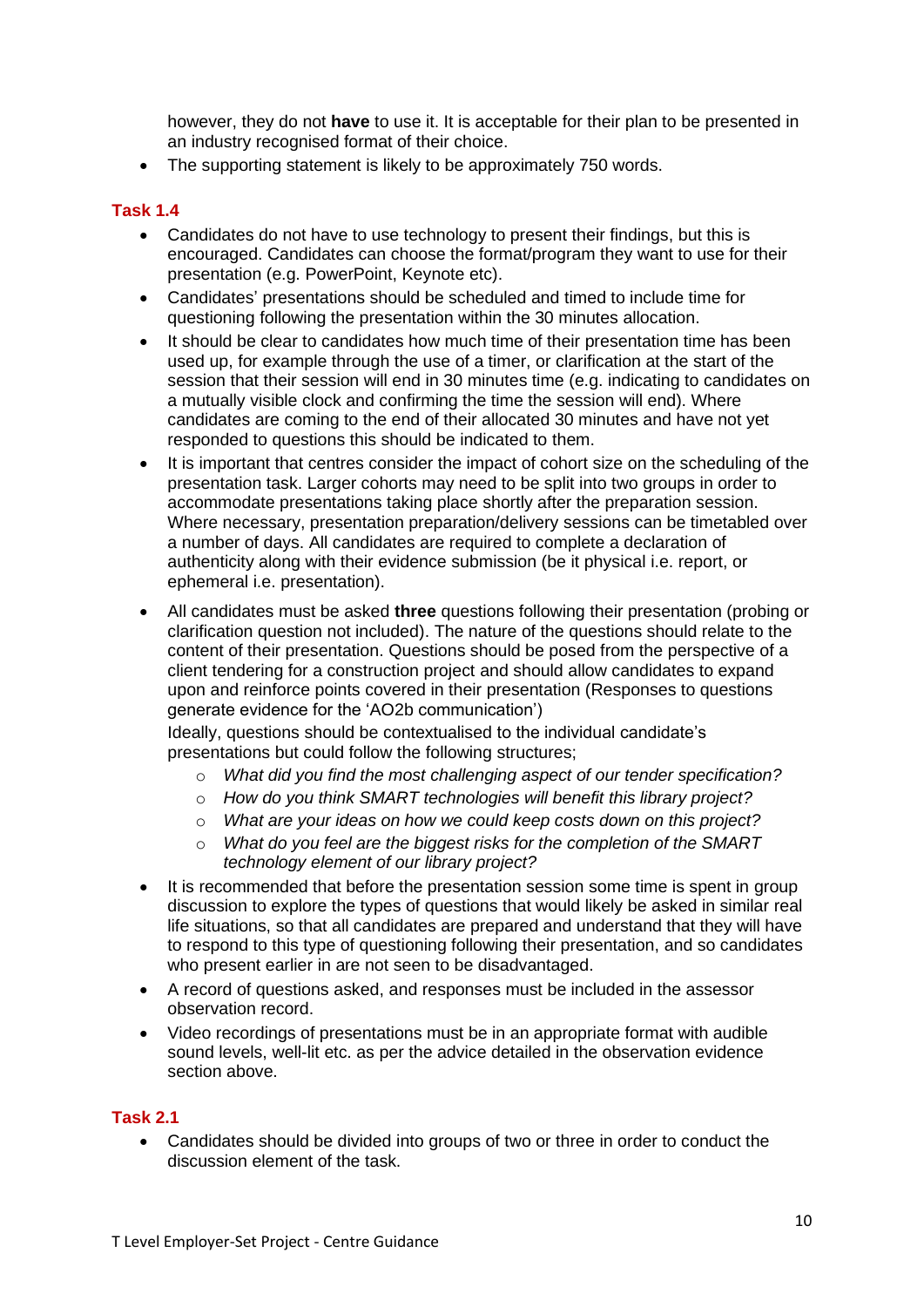- Candidates should move directly to drafting the email after the discussions are conducted i.e. both activities should be conducted within the same one and a half hour session.
- Candidates may wish to include suggestions and points raised by others in the group discussion as part of their email draft – this is acceptable; however, the email must be drafted individually and in their own words.
- A record of candidates' discussions, interactions collaboration must be included on the assessor observation record - **in addition** all discussions must be video recorded to support observation records to be completed. Recording must be available for marking purposes and in a suitable format as detailed above.
- The email should be a minimum of 300 words long.

### <span id="page-10-0"></span>**Task 2.2**

- The evaluation account should be a minimum of 750 words long.
- Candidates can structure their evaluation account in the way they feel is most clear and appropriate.

# <span id="page-10-1"></span>**Maths, English and digital skills**

Throughout the completion of the tasks within the project candidates will generate evidence of their maths, English and digital skills as follows:

| Task 1.1 Research                      | Digital skills                    |
|----------------------------------------|-----------------------------------|
| Task 1.2 Report                        | Maths, English and digital skills |
| Task 1.3 Project plan                  | <b>Maths skills</b>               |
| <b>Task 1.4 Presentation</b>           | English skills                    |
| Task 2.1 Collaborative problem-solving | N/A                               |
| Task 2.2 Evaluation                    | English skills                    |

Demonstration of these skills will contribute towards the overall marking of the project as per the AO weightings and marking grid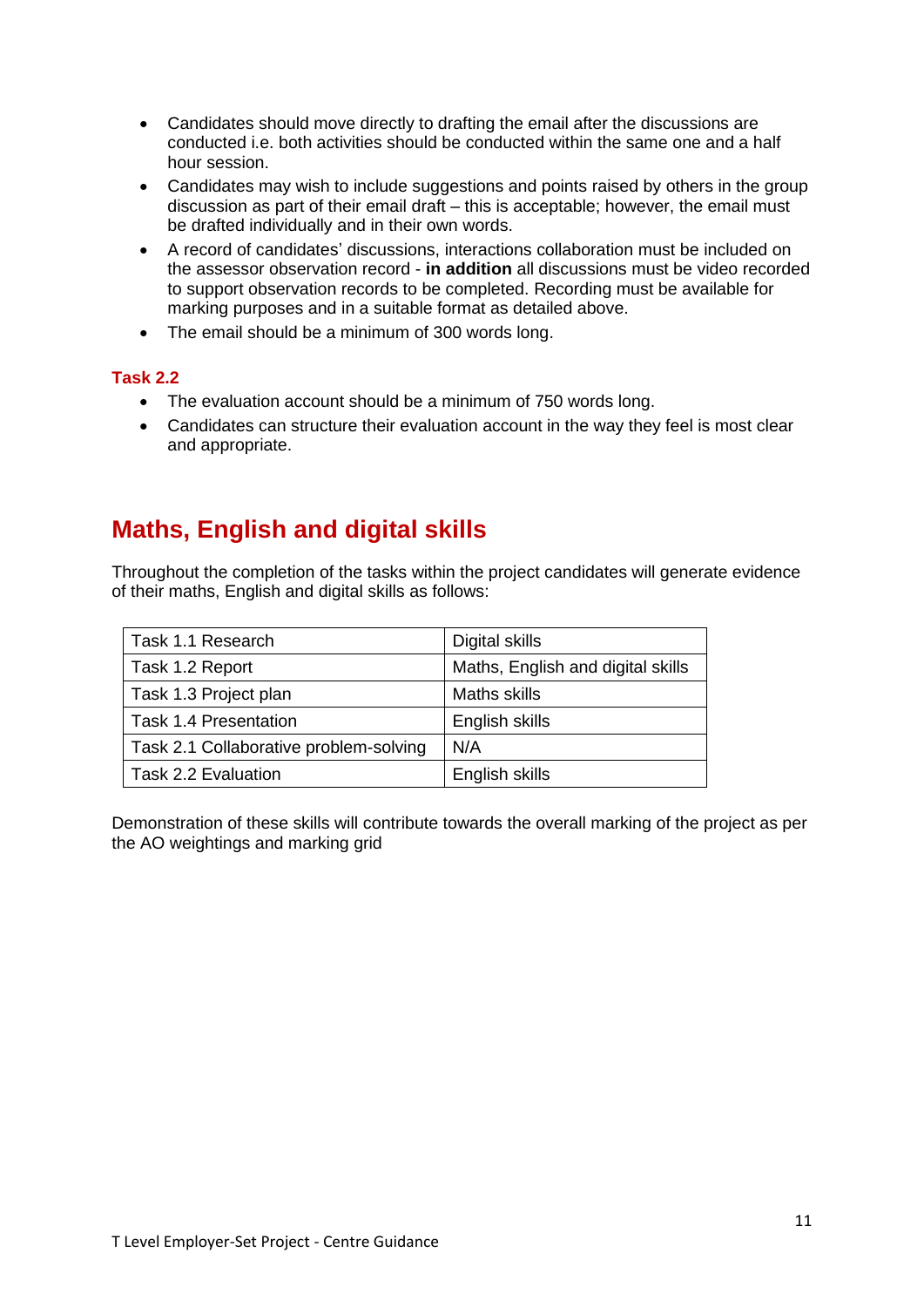# <span id="page-11-0"></span>**Appendix 1 - Declaration of authenticity**

| <b>Assessment ID</b>  | <b>Qualification number</b> |
|-----------------------|-----------------------------|
|                       |                             |
|                       |                             |
| <b>Candidate name</b> | <b>Candidate number</b>     |
|                       |                             |
|                       |                             |
| <b>Centre name</b>    | <b>Centre number</b>        |
|                       |                             |
|                       |                             |
|                       |                             |

### **Additional Support**

Has the candidate received any additional support in the production of this work (Please tick the relevant box)?

| No  |  |
|-----|--|
| Yes |  |

If yes, give details below (and on a separate sheet if necessary).

### **Candidate:**

*I confirm that all work submitted is my own, and that I have acknowledged all sources I have used.*

| <b>Candidate signature</b> | <b>Date</b> |
|----------------------------|-------------|
|                            |             |

#### **Tutor:**

*I confirm that all work was conducted under conditions designed to assure the authenticity of the candidate's work, and am satisfied that, to the best of my knowledge, the work produced is solely that of the candidate.*

| <b>Tutor signature</b> | Date |
|------------------------|------|
|                        |      |

Note: Where the candidate and/or tutor is unable to or does not confirm authenticity through signing this declaration form, the work will be returned to the centre and this will delay the marking process. If any question of authenticity arises, the tutor may be contacted for justification of authentication.